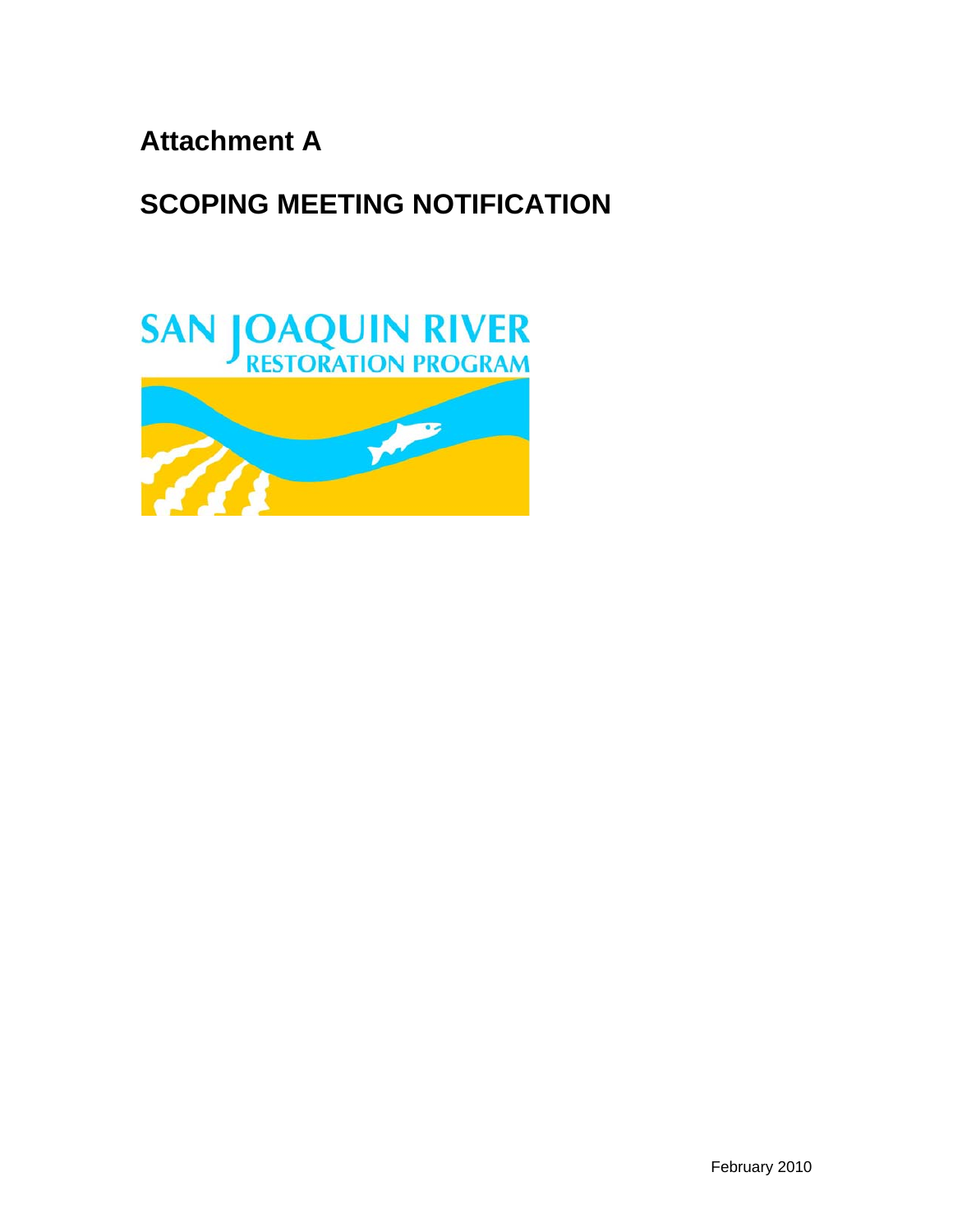*This page left blank intentionally.*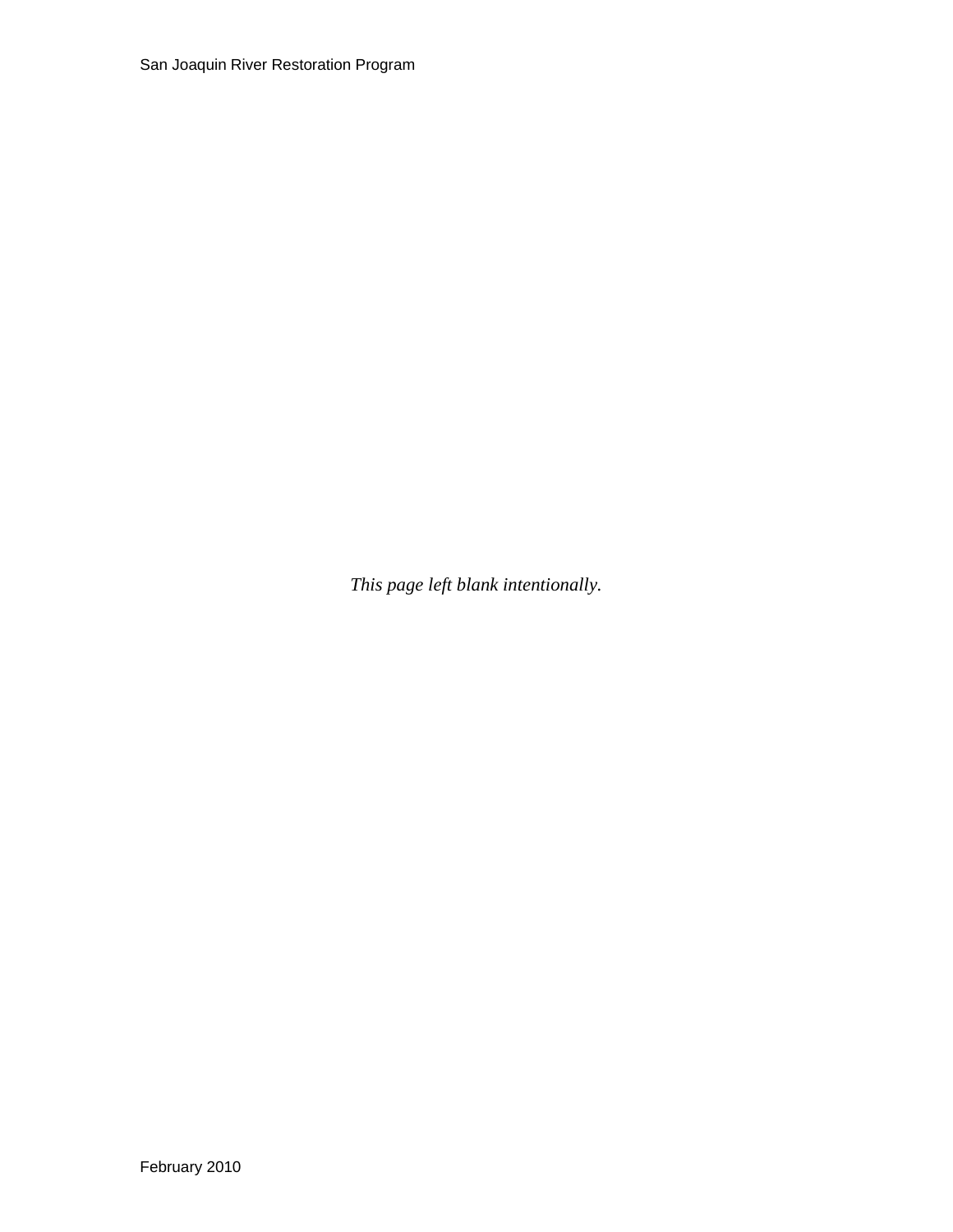

### **NOTICE OF INTENT TO PREPARE AN ENVIRONMENTAL IMPACT STATEMENT FOR THE MENDOTA POOL BYPASS AND REACH 2B IMPROVEMENTS PROJECT UNDER THE SAN JOAQUIN RIVER RESTORATION PROGRAM, FRESNO AND MADERA COUNTIES, CALIFORNIA**

**AGENCY:** Bureau of Reclamation

**ACTION:** Notice of intent to prepare an Environmental Impact Statement/Environmental Impact Report (EIS/EIR) and Notice of Scoping Meetings.

**SUMMARY:** The Bureau of Reclamation and the California Department of Water Resources (DWR) are proposing to prepare a joint EIS/EIR, pursuant to the National Environmental Policy Act (NEPA) and the California Environmental Quality Act (CEQA), to evaluate effects of the proposed Mendota Pool Bypass and Reach 2B Channel Improvements Project (Proposed Action) under the San Joaquin River Restoration Program (SJRRP or Program). The Proposed Action includes the construction, operation, and maintenance of the Mendota Pool Bypass and improvements, including the operation and maintenance of the San Joaquin River channel to allow Reach 2B to convey at least 4,500 cubic feet per second (cfs). The purpose of the proposed action is to improve Reach 2B conveyance conditions enough to provide a capacity of at least 4,500 cfs with integrated floodplain habitat, and to convey restoration flows of at least 4,500 cfs around Mendota Pool from Reach 2B downstream to Reach 3. The planning and environmental review for the Proposed Action is authorized under Section 3406(c)(1) of the Central Valley Project Improvement Act (CVPIA) Title 34, (Public Law 102-575) and the San Joaquin River Restoration Act (SJRRA), included in Public Law 111-11. Construction of the Proposed Action is authorized under the SJRRA (Public Law 111-11). The Proposed Action is a component of the San Joaquin River Settlement.

Scoping meetings will be held to solicit input on alternatives, concerns, and issues to be addressed in the EIS/EIR. Written comments may also be sent.

**DATES:** Two scoping meetings will be held to solicit comments from interested parties to assist in determining the scope of the environmental analysis, including the alternatives to be addressed, and to identify the significant environmental issues related to the Proposed Action. The scoping meeting dates and locations are:

- Tuesday, July 28, 2009, 6 8 p.m. Piccadilly Inn - Shaw, 2305 West Shaw Avenue, Fresno, California 93711; and
- Wednesday, July 29, 2009, 6 8 p.m. Firebaugh City Council Chambers, 1659 13th Street, Firebaugh, California 96322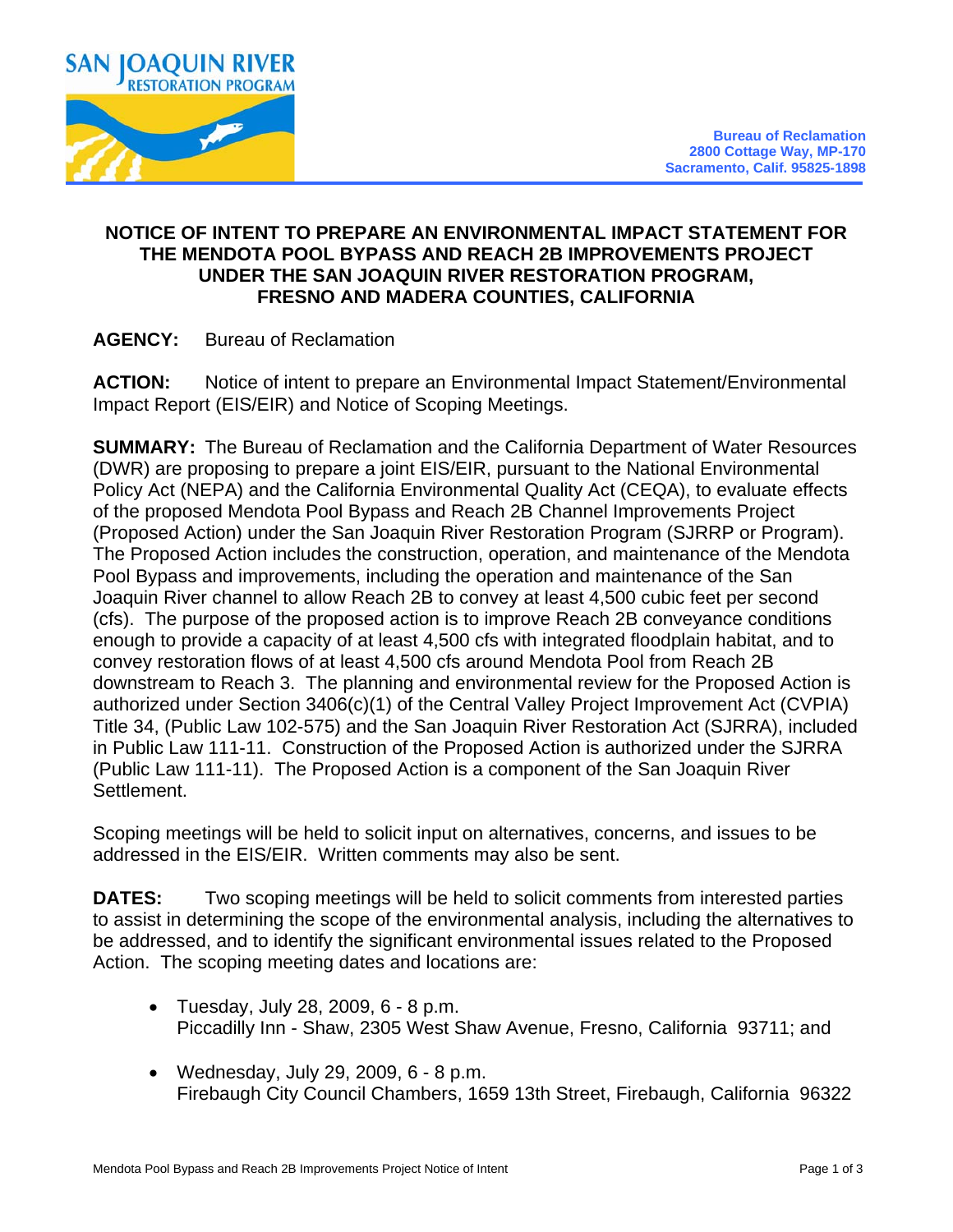Written comments on the scope of the EIS/EIR should be sent by close of business Friday, August 14, 2009, to Ms. Margaret Gidding, Bureau of Reclamation, 2800 Cottage Way MP-170, Sacramento, CA 95825 or via e-mail at MendotaPoolBypass@restoresjr.net.

**FOR FURTHER INFORMATION CONTACT:** Ms. Margaret Gidding at the above address, by telephone at 916-978-5461, TDD 916-978-5608 or via fax at 916-978-5469. Additional information is available online at www.restoresjr.net. If special assistance is required at the scoping meetings, please contact Ms. Margaret Gidding at the above phone or fax numbers or via e-mail at MendotaPoolBypass@restoresjr.net no less than ten working days prior to the meetings.

**SUPPLEMENTARY INFORMATION:** Reclamation and DWR are proposing to prepare a joint EIS/EIR, pursuant to NEPA and CEQA, to evaluate the proposed Mendota Pool Bypass and Reach 2B Channel Improvements Project (Proposed Action) under the SJRRP. The Proposed Action includes the construction, operation, and maintenance of the Mendota Pool Bypass and improvements, including the operation and maintenance of the San Joaquin River channel to allow Reach 2B to convey at least 4,500 cfs. The planning and environmental review for the Proposed Action is authorized under Section 3406(c)(1) of the CVPIA and the SJRRA included in Public Law 111-11. Construction of the Proposed Action is authorized under the SJRRA (Public Law 111-11). The Proposed Action is a component of San Joaquin River Settlement.

The Proposed Action would include a bypass around the Mendota Pool to convey at least 4,500 cfs around the Mendota Pool and re-connect with the San Joaquin River downstream of Mendota Dam. The Proposed Action would also include constructing a bifurcation structure at the upper end of the bypass to convey at least 4,500 cfs into the Mendota Pool Bypass. The proposed Mendota Bypass Bifurcation Structure would be designed to divert water from the San Joaquin River to the Mendota Pool, consistent with the design channel capacity of Reach 2B which conveys flows to the Mendota Pool. The bifurcation structure would be designed to direct fish into the bypass channel and minimize or avoid fish passage into the Mendota Pool. Specific bypass alignments and facilities locations will be determined through the course of this site-specific study.

Reach 2B of the San Joaquin River extends from the Chowchilla Bypass Bifurcation Structure to the Mendota Dam. Proposed improvements to Reach 2B would include modifications to the San Joaquin River channel from the Chowchilla Bypass Bifurcation Structure to the new Mendota Bypass Bifurcation Structure to provide a capacity of at least 4,500 cfs with integrated floodplain habitat. The project would expand the Reach 2B channel capacity while accounting for new floodplain habitat. Specific channel modification actions would be determined through the course of this site-specific study. These actions would consider fisheries requirements, land uses, subsurface conditions, topography, and the condition of existing levees.

### **San Joaquin River Restoration Program**

In 1988, a coalition of environmental groups led by the Natural Resources Defense Council (NRDC) filed a lawsuit challenging the renewal of the long-term water service contracts between the United States and the Central Valley Project Friant Division Contractors. After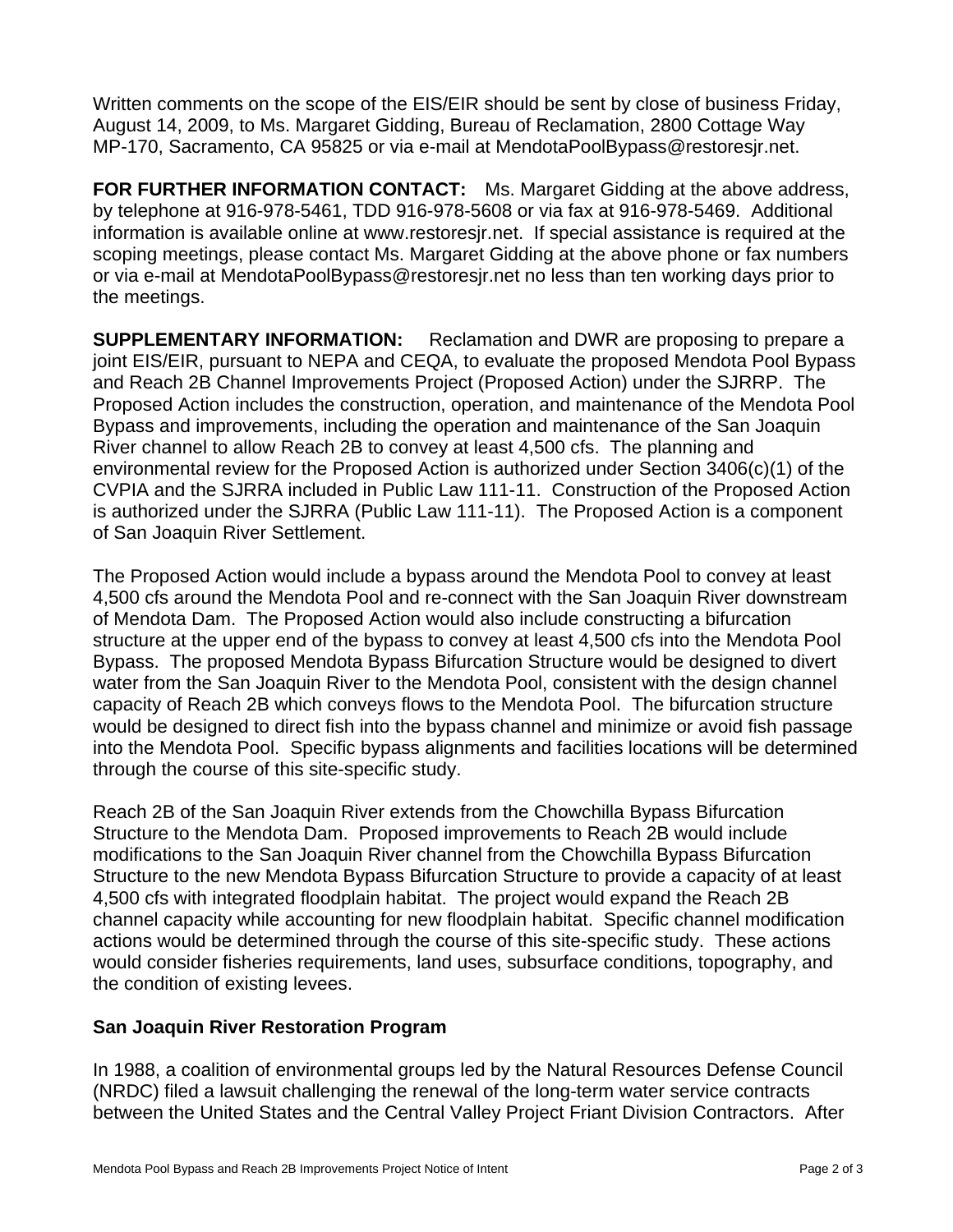more than 18 years of litigation known as NRDC, et al., v. Kirk Rodgers, et al., the NRDC, Friant Water Users Authority, and the Departments of the Interior and Commerce (Settling Parties) reached agreement on the terms and conditions of the San Joaquin River Settlement (Settlement) which was subsequently approved by the Court on October 23, 2006. The Settlement can be found online at [www.restoresjr.net](http://www.restoresjr.net/).

The Settlement is based on two parallel Goals:

- The Restoration Goal To restore and maintain fish populations in "good condition" in the main stem of the San Joaquin River below Friant Dam to the confluence of the Merced River, including naturally reproducing and self-sustaining populations of salmon and other fish; and
- The Water Management Goal To reduce or avoid adverse water supply impacts to all of the Friant Division long-term Contractors that may result from the Interim Flows and Restoration Flows provided for in the Settlement.

The Settling Parties acknowledge that accomplishing the Goals requires planning, implementation, and funding of certain activities, such as environmental review, design, and construction. With regard to the Restoration Goal, the Settlement calls for a combination of channel and structural improvements along the San Joaquin River below Friant Dam, releases of additional water from Friant Dam to the confluence of the Merced River, and the reintroduction of spring and/or fall-run Chinook salmon.

The Settlement states that the Secretary of the Interior shall implement the terms and conditions of the Settlement. Additionally, the Settling Parties agreed that implementation of the Settlement shall also require participation of the State of California. Therefore, concurrent with the execution of the Settlement, the Settling Parties entered into a Memorandum of Understanding with the State of California, by and through the California Resources Agency, DWR, the Department of Fish and Game (DFG), and the California Environmental Protection Agency (CalEPA), regarding the State's role in the implementation of the Settlement. The program established to implement the Settlement is the SJRRP, and the "Implementing Agencies" responsible for the management of the SJRRP include Reclamation, the U.S. Fish and Wildlife Service (USFWS), the National Marine Fisheries Service (NMFS), DWR, and DFG. The Federal Implementing agencies (Reclamation, USFWS and NMFS) are authorized to implement the Settlement under the SJRRA included in Public Law 111-11.

A Program Environmental Impact Statement/Environmental Impact Report (PEIS/EIR) is currently being developed for implementation of the SJRRP. If applicable, the EIS/EIR for the Proposed Action will supplement, tier from, incorporate by reference, or adopt relevant NEPA analyses from the PEIS/EIR. The Record of Decision for the PEIS/EIR is anticipated to be signed in 2010.

**PUBLIC DISCLOSURE:** Before including your name, address, phone number, e-mail address, or other personal identifying information in your comment, you should be aware that your entire comment - including your personal identifying information - may be made publicly available at any time. While you can ask us in your comment to withhold your personal identifying information from public review, we cannot guarantee that we will be able to do so.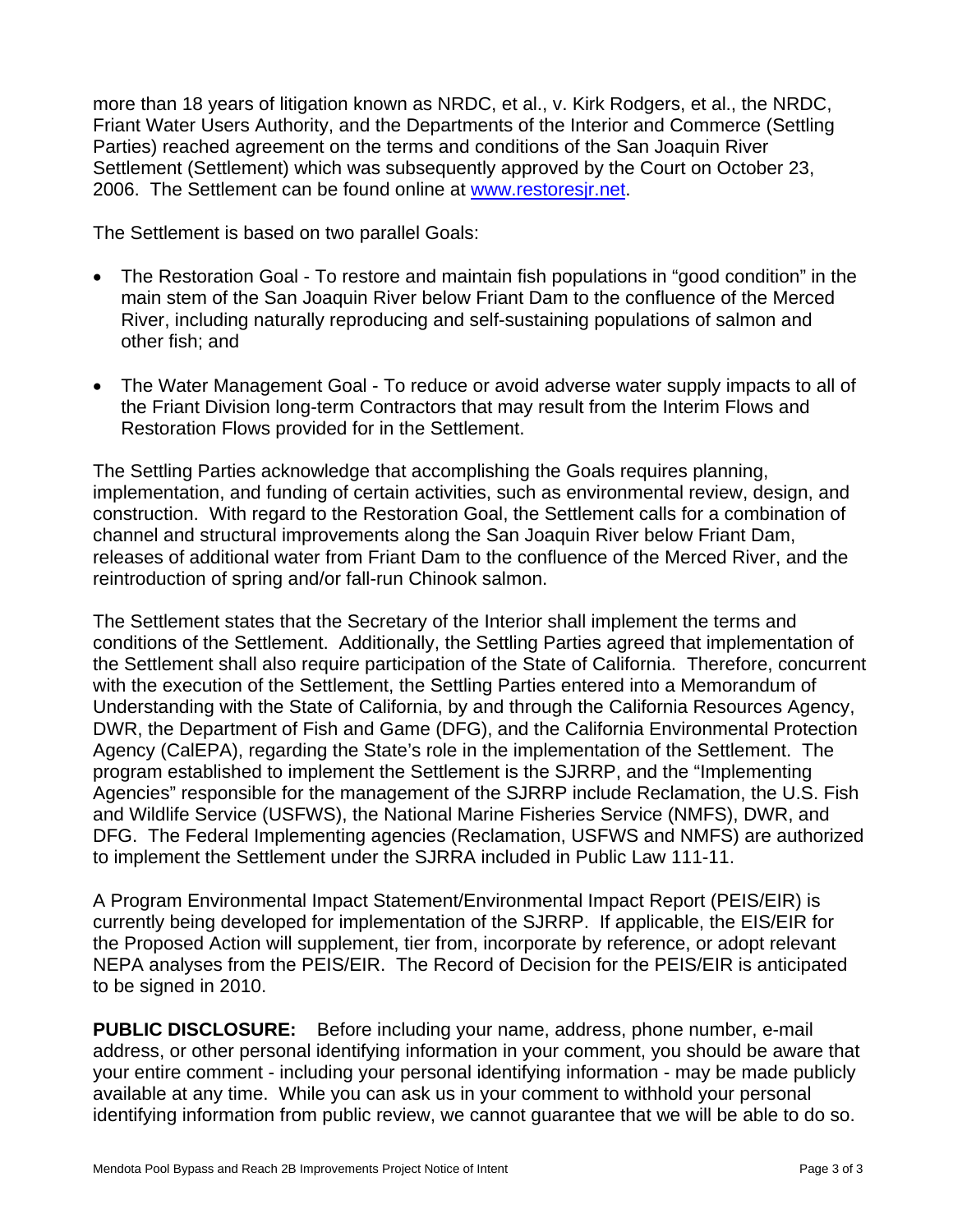To: Responsible and Trustee Agencies, Stakeholders and Interested Parties

Subject: Notice of Preparation (NOP) of a Draft Environmental Impact Statement/Environmental Impact Report (EIS/EIR) for the Mendota Pool Bypass and Reach 2B Improvements Project under the San Joaquin River Restoration Program, Fresno and Madera Counties, California

CEQA Lead Agency: California Department of Water Resources

NEPA Lead Agency: The United States Department of Interior Bureau of Reclamation

Pursuant to the National Environmental Policy Act (NEPA) and the California Environmental Quality Act (CEQA), the Bureau of Reclamation (Reclamation) and the California Department of Water Resources (DWR) propose to prepare an EIS/EIR for the Mendota Pool Bypass and Reach 2B Improvements Project (Project).

#### **Project Description:**

Reclamation and DWR are proposing to prepare a joint EIS/EIR, pursuant to NEPA and CEQA, to evaluate the proposed Project. The proposed Project includes the construction, operation and maintenance of the Mendota Pool Bypass (Bypass) and improvements, and the modification, operation and maintenance of the San Joaquin River channel to allow a section of Reach 2B to convey at least 4,500cfs. Reach 2B of the San Joaquin River extends from the Chowchilla Bypass Bifurcation Structure to the Mendota Dam. The planning and environmental review for the proposed Project is authorized under Section  $3406(c)(1)$  of the Central Valley Project Improvement Act and the San Joaquin River Restoration Act included in Public Law 111-11. Construction of the proposed Project is authorized under the San Joaquin River Restoration Act (Public Law 111-11). The proposed Project is a component of the San Joaquin River Settlement.

The proposed Project would include a bypass channel and facilities to convey at least 4,500cfs around the Mendota Pool and reconnect with the San Joaquin River downstream of Mendota Dam. The proposed Project may include a fish barrier placed across the San Joaquin River at its confluence with the Bypass to direct up-migrating adult salmon into the Bypass. The proposed Project may also include constructing a bifurcation structure to convey up to 4,500cfs into the Bypass at its upstream end. The proposed bifurcation structure may also be designed to divert up to 2,500cfs through Reach 2B to the Mendota Pool, as is consistent with the reported design channel capacity of Reach 2B. The proposed bifurcation structure would be designed to minimize or avoid fish passage into the Mendota Pool. Specific alignments, facilities and locations will be determined through the course of this site-specific study.

Proposed improvements to Reach 2B will include modifications to the San Joaquin River channel from the Chowchilla Bypass Bifurcation Structure to the new Mendota Bypass Bifurcation Structure to provide a flow capacity of at least 4,500cfs with integrated floodplain habitat. New levees would be constructed along Reach 2B to expand the channel capacity while accounting for new floodplain habitat. Levee alignments will be determined through the course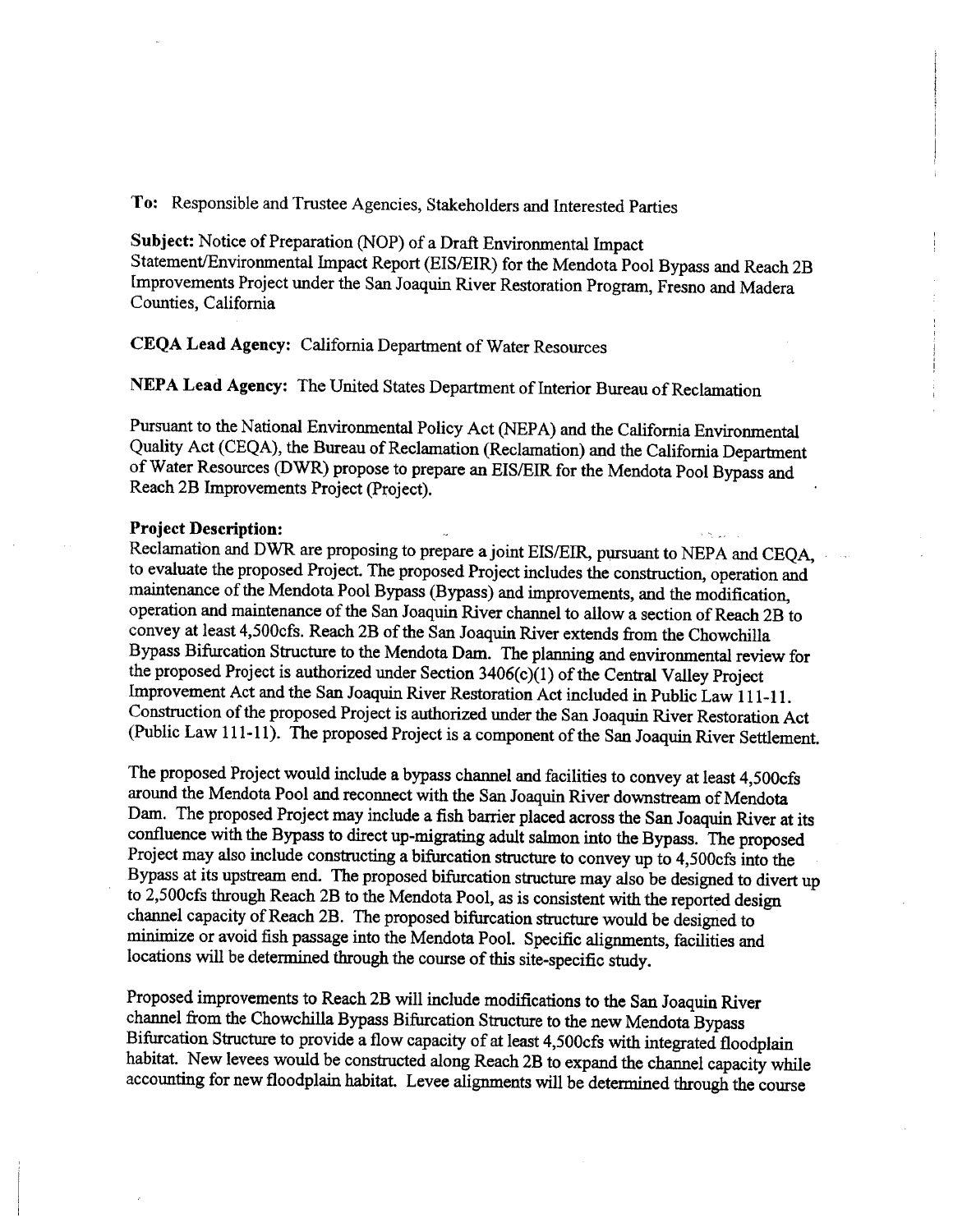of this site-specific study. These alignments will consider fisheries requirements, land uses, subsurface conditions, topography, and the condition of existing levees.

#### **Probable Environmental Effects:**

The purpose of the EIS/EIR is to fully disclose the environmental consequences of the proposed Project. The EIS/EIR will examine the extent to which the Project alternatives and alignments will result in environmental impacts including potential cumulative and growth-inducing impacts. In addition, it will discuss actions to reduce or eliminate such impacts.

Environmental resources to be analyzed in the EIS/EIR include the following: hydrology, water quality, and water supply; flood control; land use and agricultural resources; mineral resources; noise; public utilities and power consumption; biological resources including wetlands and rare and sensitive plant and animal species; geology and soils; socioeconomics, population, and housing: transportation and traffic; air quality; cultural resources; aesthetics; flood protection; and recreation. Impacts to resources will be evaluated for both the temporary construction period and the long-term operation of the alternatives. Potential measures to mitigate any potential impacts will also be identified.

To ensure that the full range of issues related to this proposed Project will be addressed and all significant issues identified, comments and suggestions are invited from all interested parties. Comments or questions concerning this proposed Project and the EIS/EIR should be directed to the DWR Program Manager as noted below.

#### **Scoping Process:**

DWR requests comments from State, Federal, and local agencies with respect to the scope and content of the environmental information that is germane to each agency's statutory responsibilities in connection with the proposed San Joaquin River Restoration Program. In order to ensure that the full range of alternatives is included in the PEIS/EIR and that all pertinent issues are addressed, DWR also invites written comments from all other interested parties. All comments received, including names and addresses, will be made available to the public. Due to the time limits mandated by CEQA Guidelines section 15082(b), written comments on the scope of the EIS/EIR must be sent at the earliest possible date but no later than 30 days after receipt of this NOP.

Please send comments to the DWR Program Manager:

Kevin Faulkenberry, P.E. **Supervising Engineer, Water Resources California Department of Water Resources South Central Region Office** 3374 E. Shields Ave. Fresno, California 93726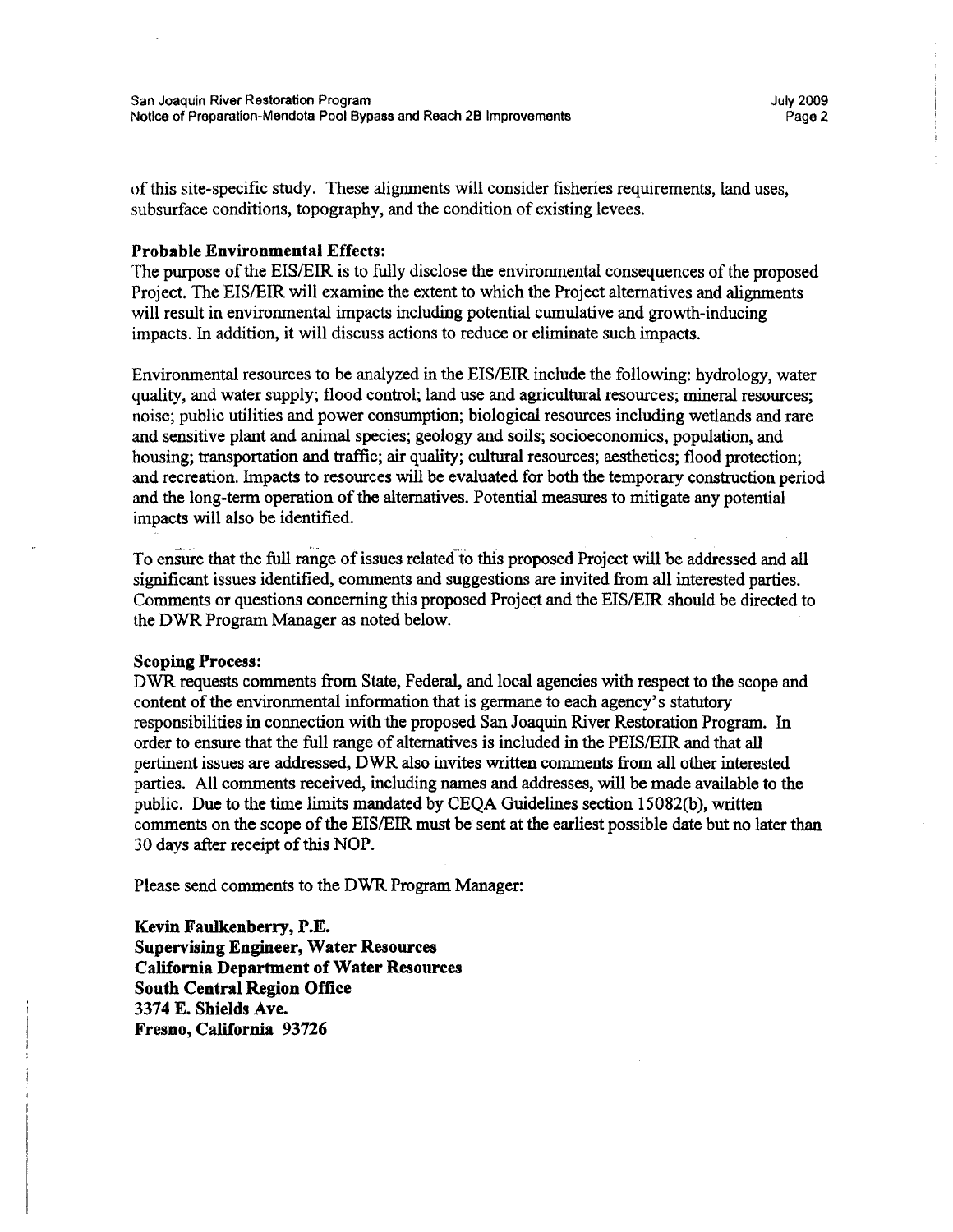**July 2009** Page 3

### **Scoping Meetings:**

A series of identical scoping meetings have been scheduled to solicit agency and public input on the scope of the Proposed Project and to ensure incorporation of any issues and concerns that should be addressed in the EIS/EIR. Meeting dates, times and locations are as follows:

### **DATES and ADDRESSES:**

- Tuesday, July 28, 2009, 6:00 p.m. to 8:30 p.m., Fresno, CA  $\bullet$ O Piccadilly Inn Shaw, 2305 West Shaw Avenue, Fresno, California 93711; and
- Wednesday, July 29, 2009, 6:00 p.m. to 8:30 p.m., Firebaugh, CA Firebaugh City Council Chambers, 1659 13th Street, Firebaugh, California 96322

FOR FURTHER INFORMATION CONTACT: Please see the website at http://www.restoresjr.com or contact: Ms. Margaret Gidding, Bureau of Reclamation, 2800 Cottage Way MP-140, Sacramento, CA 95825, by telephone at 916-978-5104, TDD 916-978-5608 or via fax at 916-978-5114 or Kevin Faulkenberry, California Department of Water Resources, South Central Region Office, 3374 E Shields Ave. Fresno, California 93726: telephone (559) 230-3300, e-mail: faulkenb@water.ca.gov.

If special assistance is required at one of the scoping meetings, please contact Ms. Margaret Gidding via the phone number or e-mail listed above prior to the meetings.

aule 1- Gorden

Paula J. Landis Chief, SCRO **California Department of Water Resources**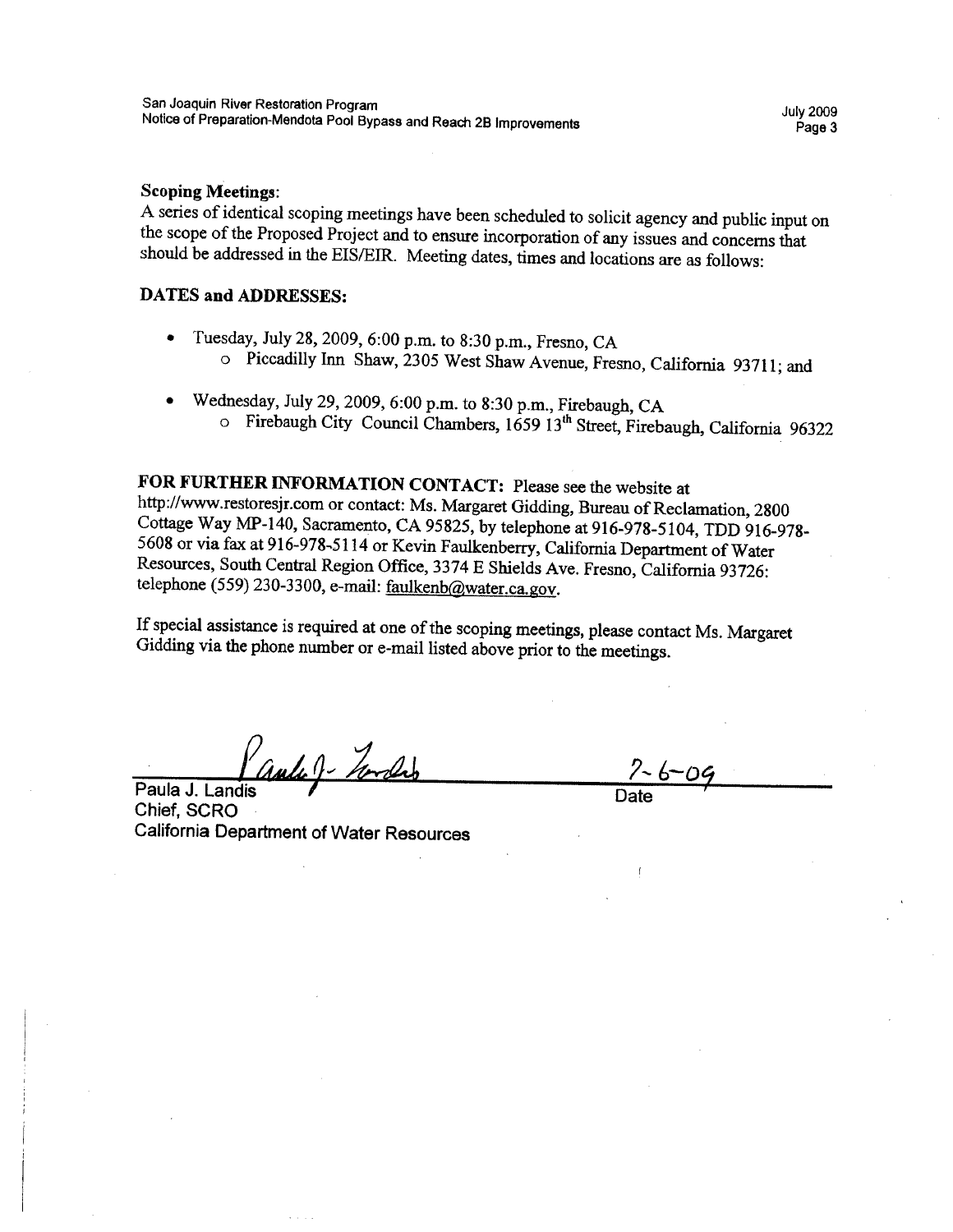



**Mid-Pacific Region Sacramento, CA** 

**California Department of Water Resources** 

MP-09-086

Media Contacts Reclamation: Pete Lucero, 916-978-5100, [plucero@usbr.gov](mailto:plucero@usbr.gov) DWR: Ted Thomas, 916-653-9712, thomas@water.ca.gov

For Release On: July 13, 2009

# **San Joaquin River Restoration Program: Mendota Pool Bypass and Reach 2B Channel Improvements Project Public Scoping Meetings**

The Bureau of Reclamation and the California Department of Water Resources (DWR) are proposing to prepare a joint Environmental Impact Statement/Environmental Impact Report (EIS/EIR), pursuant to the National Environmental Policy Act (NEPA) and the California Environmental Quality Act (CEQA), to evaluate effects of the proposed Mendota Pool Bypass and Reach 2B Channel Improvements Project (Proposed Action) under the San Joaquin River Restoration Program (SJRRP). The Proposed Action is a component of the San Joaquin River Settlement (October 2006) and is located in Madera and Fresno Counties.

The Proposed Action includes the construction, operation, and maintenance of the Mendota Pool Bypass and improvements including the operation and maintenance of the San Joaquin River channel to allow Reach 2B to convey at least 4,500 cubic feet per second (cfs). A 30-day scoping comment period will be held for the Proposed Action from Monday, July 13, to Friday, August 14, 2009. The purpose of public scoping is to solicit comments from interested stakeholders to assist in determining the scope of the EIS/EIR, including the alternatives to be addressed, and to identify the significant environmental issues related to the Proposed Action.

Two public scoping meetings will be held to solicit public input on alternatives, concerns, and issues to be addressed in the EIS/EIR. The two scoping meeting dates are:

**Fresno**: Tuesday, July 28, 6-8 p.m., Piccadilly Inn Shaw, 2305 W. Shaw Avenue **Firebaugh**: Wednesday, July 29, 6-8 p.m., Firebaugh City Council Chambers, 1659 13th Street

Written comments on the scope of the EIS/EIR and Proposed Action may be submitted at the meetings or by close of business Friday, August 14, 2009, via the following: mail to Ms. Margaret Gidding, Bureau of Reclamation, 2800 Cottage Way, MP-170, Sacramento, CA 95825; fax to 916-978-5469; or e-mail to [MendotaPoolBypass@restroresjr.net](mailto:MendotaPoolBypass@restroresjr.net). Comments may also be submitted to Mr. Kevin Faulkenberry, Department of Water Resources, San Joaquin District, 3374 E. Shields Ave, Fresno, CA 93726, or to e-mail [faulkenb@water.ca.gov.](mailto:faulkenb@water.ca.gov)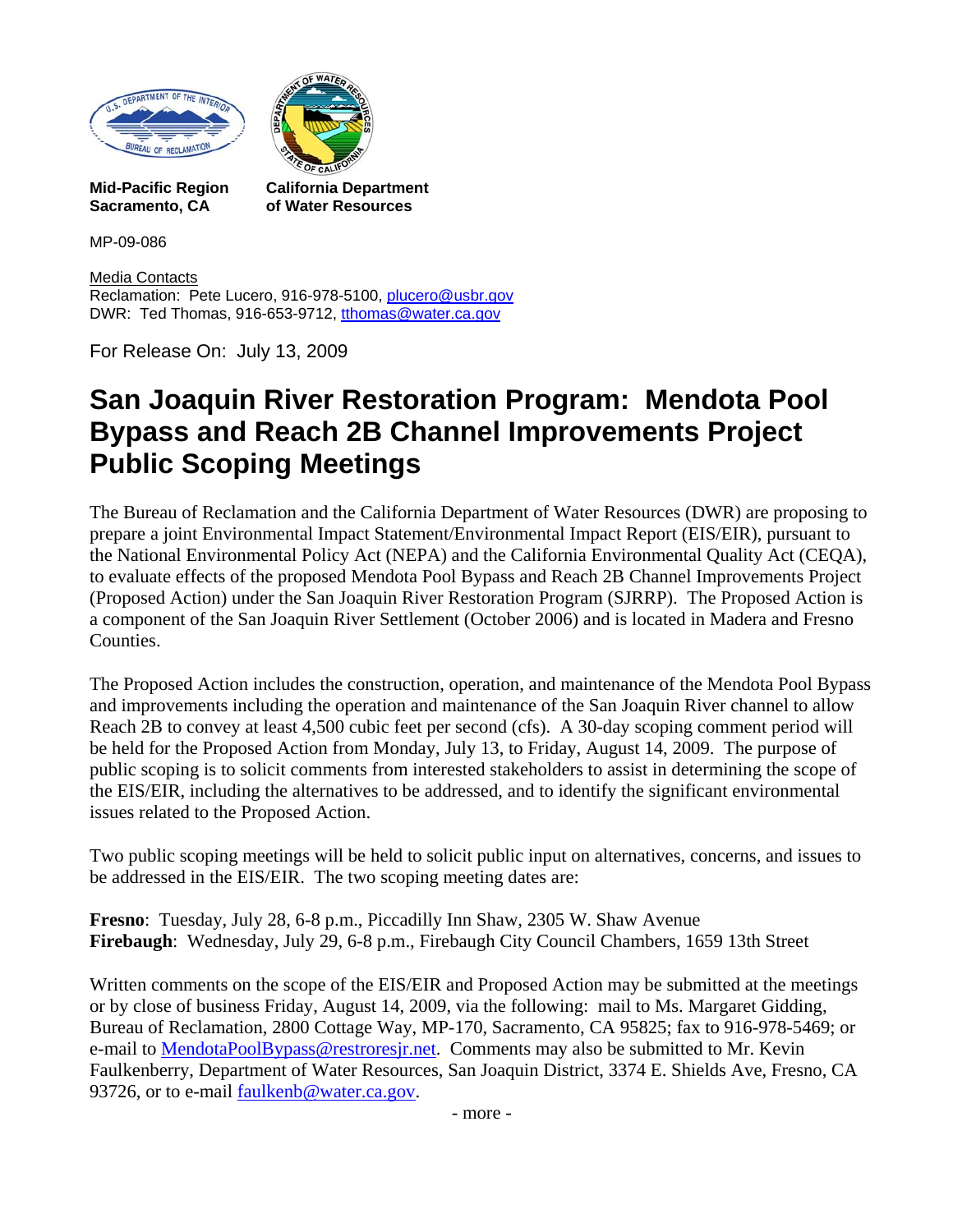The proposed Mendota Pool Bypass would include a bypass around the Mendota Pool to convey at least 4,500 cfs around the Mendota Pool and re-connect with the San Joaquin River downstream of Mendota Dam. The Proposed Action could also include constructing a bifurcation structure at the upper end of the bypass to convey flows into the Mendota Pool Bypass. The proposed Mendota Bypass Bifurcation Structure would be designed to divert water from the San Joaquin River to the Mendota Pool, consistent with the design channel capacity of Reach 2B that conveys flows to the Mendota Pool. The bifurcation structure would be designed to direct fish into the bypass channel and minimize or avoid fish passage into the Mendota Pool. Specific bypass alignments and facilities locations will be determined through the course of this site-specific study.



Reach 2B of the San Joaquin River extends from the Chowchilla Bypass Bifurcation Structure to the Mendota Dam. Proposed improvements to Reach 2B would include modifications to the San Joaquin River channel from the Chowchilla Bypass Bifurcation Structure to the new Mendota Bypass Bifurcation Structure to provide a capacity of at least 4,500 cfs incorporating new floodplain and riparian habitat. Specific channel modification actions would be determined through the course of this sitespecific study. These actions could consider, but may not be limited to, fisheries

requirements, land uses, subsurface conditions, topography, and the condition of existing levees.

The planning and environmental review for the Proposed Action is authorized under Section  $3406(c)(1)$ of the Central Valley Project Improvement Act and the San Joaquin River Restoration Act included in Public Law 111-11. Construction of the Proposed Action is authorized under the San Joaquin River Restoration Act (Public Law 111-11).

To learn more about the SJRRP, please visit [www.restoresjr.net.](http://www.restoresjr.net/)

# # #

Reclamation is the largest wholesale water supplier and the second largest producer of hydroelectric power in the United States, with operations and facilities in the 17 Western States. Its facilities also provide substantial flood control, recreation, and fish and wildlife benefits. Visit our website at [http://www.usbr.gov.](http://www.usbr.gov/)

The Department of Water Resources operates and maintains the State Water Project, provides dam safety and flood control and inspection services, assists local water districts in water management and water conservation planning, and plans for future statewide water needs. Visit our website at [http://www.water.ca.gov](http://www.water.ca.gov/).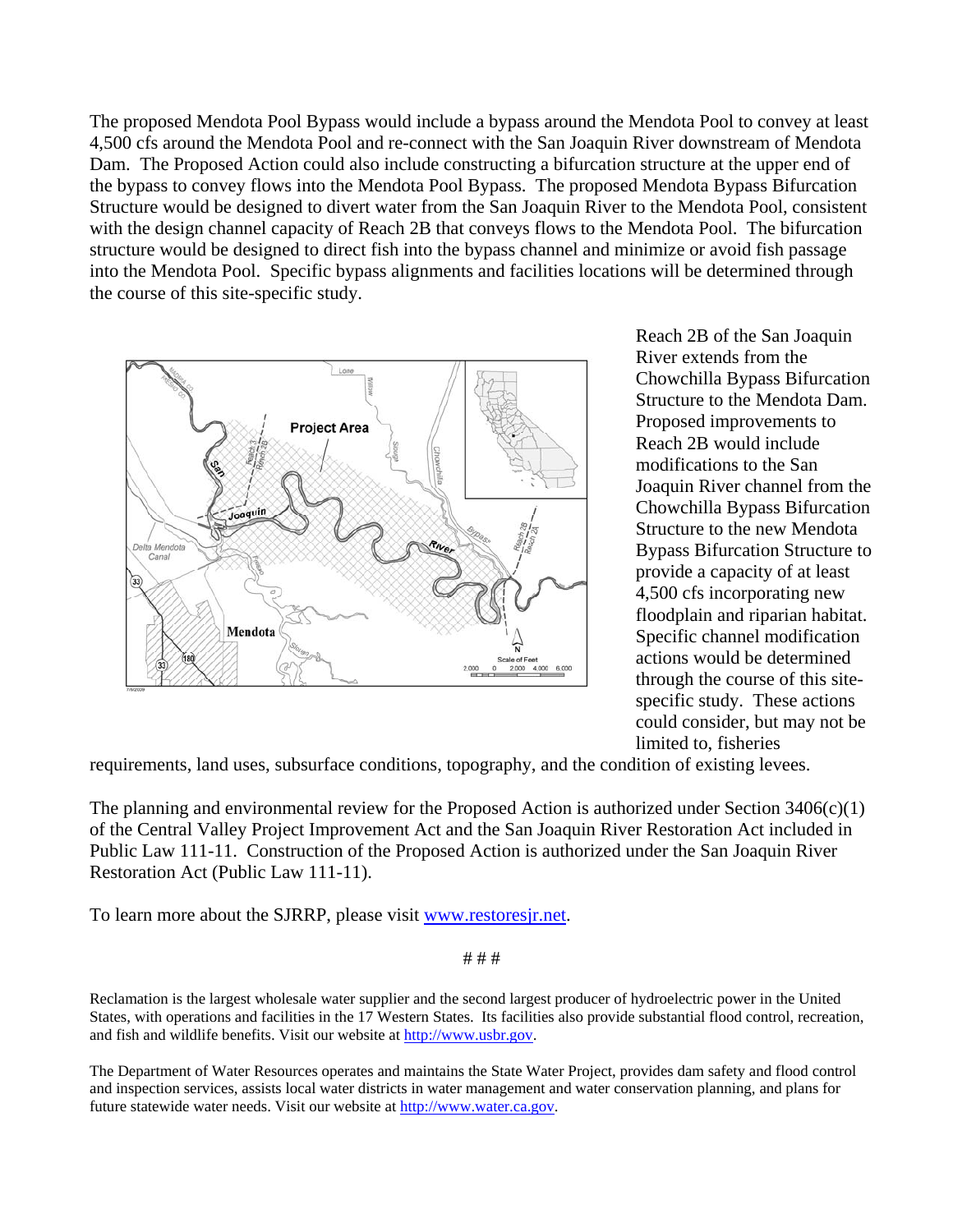



**Mid-Pacific Region Sacramento, CA** 

**California Department of Water Resources** 

Contactos con los medios de comunicación: Reclamation: Pete Lucero, 916-978-5100, [plucero@usbr.gov](mailto:plucero@usbr.gov) DWR: Ted Thomas, 916-653-9712, [tthomas@water.ca.gov](mailto:tthomas@water.ca.gov)

Para su divulgación el: 13 de julio, 2009

## **Programa de Restauración del Río San Joaquín: Reuniones con la Participación del Público para determinar el alcance del Proyecto de Derivación del Mendota Pool y Mejoras al Canal del Tramo 2B**

El Departamento de Administración de Recursos Hidráulicos de los Estados Unidos (*Bureau of Reclamation*) y el Departamento de Recursos de Agua de California (*California Department of Water Resources, DWR*) proponen la preparación conjunta de una Manifestación de Impacto Ambiental/Informe del Impacto Ambiental (*EIS/EIR*), conforme a los establecido por la Ley de Política Ambiental Nacional (*National Environmental Policy Act, NEPA*) y por la Ley de la Calidad Ambiental de California (*California Environmental Quality Act, CEQA*), para evaluar los efectos de la propuesta del Proyecto de la Derivación del Mendota Pool y las Mejoras del Canal del Tramo 2B (Acción Propuesta) de acuerdo al Programa de Restauración del Río San Joaquín (*San Joaquin River Restoration Program, SJRRP*). La Acción Propuesta forma parte del Acuerdo del Río San Joaquín (octubre 2006) y se lleva a cabo en los Condado de Madera y Fresno.

La Acción Propuesta incluye la construcción, operación y mantenimiento de la Derivación del Mendota Pool y mejoras que incluyen la operación y mantenimiento del canal del Río San Joaquín para permitir que el Tramo 2B transporte como mínimo 4,500 pies cúbicos por segundo (cfs). Del lunes 13 de julio al viernes 14 de agosto de 2009, el público contará con un periodo de 30 días para presentar sus comentarios sobre el alcance de la Acción Propuesta. El objetivo de la participación del público es obtener comentarios de las partes interesadas en este proyecto con el fin de determinar el alcance del Informe y de la Manifestación del Impacto Ambiental, incluir alternativas a tener en cuenta e identificar las cuestiones ambientales importantes relacionadas con la Acción Propuesta.

Se celebrarán dos reuniones con la participación del público acerca del alcance del proyecto, para solicitar sus comentarios sobre alternativas, inquietudes y asuntos que la Manifestación de Impacto Ambiental y el Informe del Impacto Ambiental deben tratar. Las fechas de las dos reuniones son:

**Fresno:** Martes, 28 de Julio, 6 – 8 p.m., Piccadilly Inn Shaw, 2305 W. Shaw Avenue **Firebaugh**: Miércoles, 29 de julio, 6 – 8 p.m., Salas del Ayuntamiento de Firebaugh, 1659 13<sup>th</sup> Street

También pueden enviarse comentarios por escrito sobre el alcance de la Manifestación de Impacto Ambiental y del Informe del Impacto Ambiental y sobre la Acción Propuesta antes del cierre de oficina el viernes 14 de agosto de 2009: Por escrito a Ms. Margaret Gidding, Bureau of Reclamation, 2800 Cottage Way MP-170, Sacramento, CA 95825; por correo electrónico a [MendotaPoolBypass@restroresjr.net,](mailto:MendotaPoolBypass@restroresjr.net) o por fax 916-978-5469.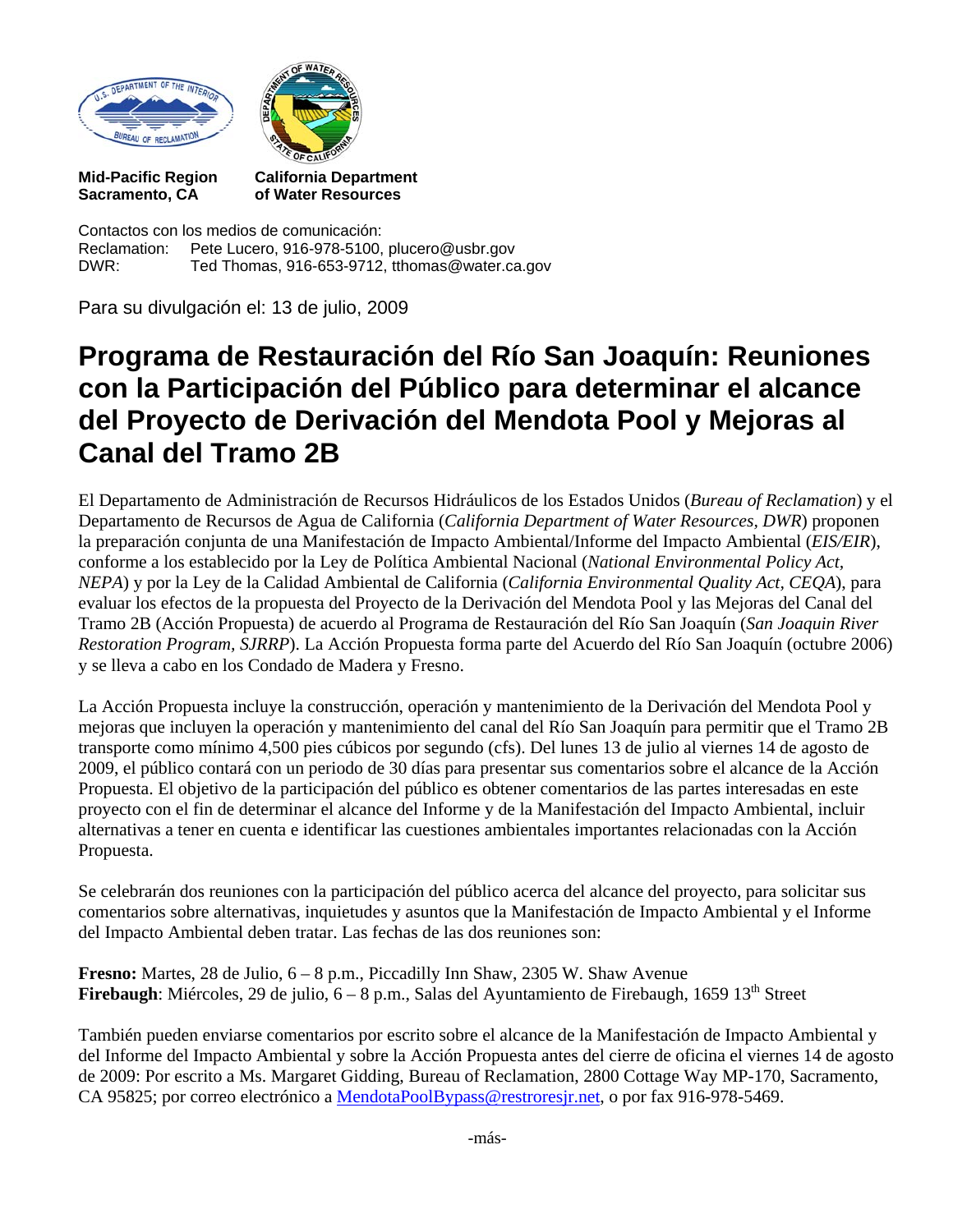La derivación que se propone en Mendota Pool incluiría una derivación alrededor de Mendota Pool para transportar como mínimo 4,500 cfs alrededor de Mendota Pool y volver a confluir con las aguas del río San Joaquín pasada la Presa Mendota. Asimismo, la Acción Propuesta podría incluir la construcción de una estructura de bifurcación en la cabecera de la derivación para transportar el caudal de agua a la Derivación del Mendota Pool. La Estructura de Bifurcación de la Derivación Mendota que se propone se diseñaría para desviar agua del río San Joaquín hacia Mendota Pool, de acuerdo con la capacidad de diseño del canal del Tramo 2B que transporta el caudal de agua a Mendota Pool. La estructura de la bifurcación se diseñaría de tal modo que dirigiría los peces al canal de derivación y reduciría o evitaría que los peces entraran en Mendota Pool. Las alineaciones específicas de la derivación y la ubicación de las instalaciones se determinarán durante el transcurso de este estudio específico del lugar.



El Tramo 2B del Río San Joaquin se extiende desde la Estructura de Bifurcación de la Derivación Chowchilla hasta la Presa Mendota. Las mejoras que se proponen en el Tramo 2B incluirían modificaciones al canal del Río San Joaquin desde la Estructura de Bifurcación de la Derivación Chowchilla hasta la nueva Estructura de Bifurcación de la Derivación Mendota a fin de o frecer una capacidad de como mínimo 4,500 cf s mediante la incorporación de una nueva planicie aluvial y un hábitat ribereño. La s modificaciones específicas del canal se determinarían durante el transcurso de este estudio específico del lugar. Estas modificaciones podrían tener en cuenta, entre otros, requisitos para la pesca, usos del terreno, condiciones del subsuelo, topografía y la condición de los diques actuales.

El artículo 3406(c)(1) de la Ley del Proyecto de Mejora del Valle Central y de la Ley de Restauración del Río San Joaquin incluida en la Ley Pública 111-11 autorizan la planificación y el análisis ambiental de la Acción Propuesta. La Ley de Restauración del Río San Joaquin (Ley Pública 111-11) autoriza la construcción de la Acción Propuesta.

Si desea más información sobre el SJRRP, visite [www.restoresjr.net](http://www.restoresjr.net/).

# # #

El Departamento de Administración de Recursos Hidráulicos (*Reclamation*) es el mayor distribuidor mayorista de agua y el segundo mayor productor de energía hidroeléctrica en los Estados Unidos, con operaciones e instalaciones en los 17 estados del oeste. Estas instalaciones también ofrecen protección contra inundaciones, recreación y beneficios para la pesca y la flora y fauna. Visite nuestro sitio web en [http://www.usbr.gov.](http://www.usbr.gov/)

El Departamento de Recursos de Agua *(DWR)* se encarga del funcionamiento y del mantenimiento del Proyecto Hidráulico Estatal, ofrece seguridad para presas, protección contra inundaciones y servicios de inspección, ayuda a los distritos de agua locales a administrar el agua y a planificar la conservación de agua y planifica de acuerdo a las necesidades de agua del estado en el futuro. Visite nuestro sitio web en [http://www.water.ca.gov.](http://www.water.ca.gov/)